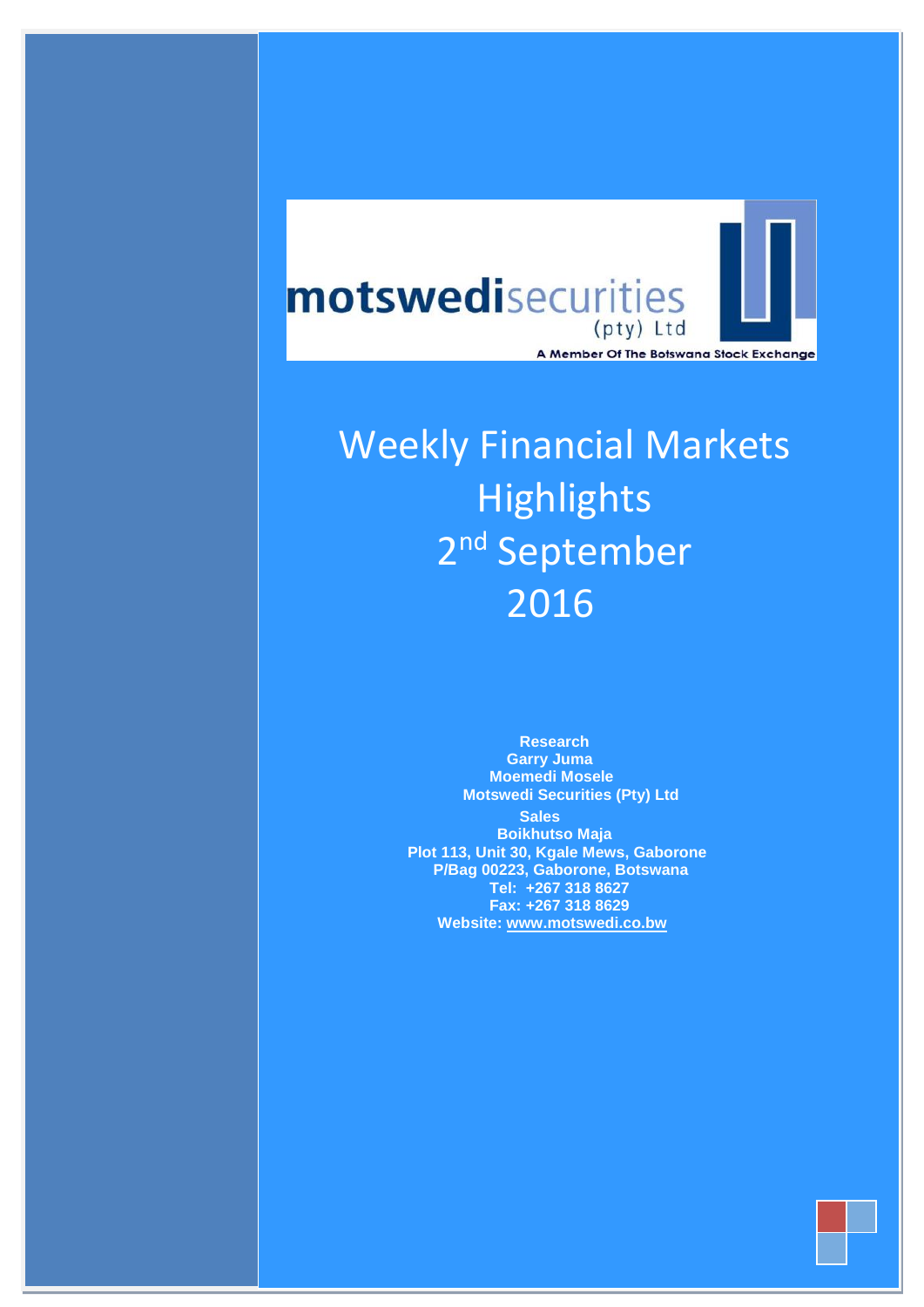motswedisecurities



A member of the Botswana Stock Exchange

#### **1. Equity Trading: Bullish Run, Low Volumes.**

The local hotel and hospitality giant Cresta Marakanelo was the week's top winner having gained a massive 8 thebe to close at P1.30 a share. The 6.6% gain followed a Trading Statement issued by the company, informing shareholders that their interim results will be significantly better than the previous period. At the end of the week though the company had only traded a small 517 000 shares in total.

Letshego Holdings released their half year results on Thursday, although the results were fairly flat, they more than met expectation for a company growing its foot print across Africa. The company gained 6 thebe during the week to close at P2.02 and declared a 9 thebe interim dividend.

Lucara Diamonds continues to stack up the gains as it closed the week strong, having appreciated by 89.7% since the year began. The company is riding a beautiful wave of improved demand and growing diamond prices, falling production costs and a bit of luck. This is the same company that unearthed two large diamonds from the same Karowe mine this very year. They also reported in their Q2 results an average price of \$1,842 per carat compared to \$412 in 2015, well reflected in their earnings per share which rose 4.25 times. The company subsequently gained 1.8% over the week to close at a new 12 month high of P34.78 a share. Sechaba holdings finally recovered from the losses experienced in the first quarter of the year, ending the week at P29.50, and flat since the start of the year.

Primetime, Barclays and BIHL moved up a thebe to close the week all trading at new 52 week highs.

¯

Primetime will cost you P3.05 a share, Barclays is at P4.76, while BIHL ended the week at P17.04. Stanchart was the only loser for the week as it extended its year to date loses to 30.4% having lost only a thebe in the week's trades to close at P7.79 a share. With the interim results not offering much guidance we expect that the market could be at equilibrium around this new level.

| <b>COUNTER</b>   |                | 02 Sep<br>(t)                | 26 Aug<br>(t) | <b>Change</b><br>(%) | <b>YTD</b><br>(% ) |
|------------------|----------------|------------------------------|---------------|----------------------|--------------------|
| <b>Cresta</b>    | ↑              | 130                          | 122           | $+6.6$               | $+21.5$            |
| Letshego         | ↑              | 202                          | 196           | $+3.1$               | $-30.3$            |
| Lucara           | ↑              | 3478                         | 3417          | $+1.8$               | $+89.7$            |
| <b>Sechaba</b>   | ↑              | 2950                         | 2900          | $+1.7$               | 0.0                |
| <b>Primetime</b> | ↑              | 305                          | 304           | $+0.3$               | $+5.2$             |
| <b>Barclays</b>  | ↑              | 476                          | 475           | $+0.2$               | $+5.8$             |
| <b>Stanchart</b> | $\cdot$ $\sim$ | 779<br>$n^{n}$<br>المستراتين | 780           | $-0.1$               | $-30.4$            |

**Major Movers– Week ending 2<sup>nd</sup> September 2016** 

*Source: Motswedi Securities, BSE*

#### **Market Summary – Week ending 2<sup>nd</sup> September 2016**

| No. of Shares Trading                                       | 1,927,034                   |  |  |
|-------------------------------------------------------------|-----------------------------|--|--|
| Turnover (BWP)                                              | 6,552,656                   |  |  |
| Turnover (USD)*                                             | 604,810                     |  |  |
| No. of stocks trading                                       | 18                          |  |  |
| No. of stocks advancing                                     | 7                           |  |  |
| No. of stocks declining                                     |                             |  |  |
| No. of stocks unchanged<br>Cauroo: Motowodi Coqurition, DCE | 24<br>*I IC¢/DIA/D — A AA22 |  |  |

 *Source: Motswedi Securities, BSE \*US\$/BWP = 0.0923*

**BSE Indices – Week ending 02nd September 2016 DCI Close 9,584.11** Weekly Change (%)  $\uparrow$  **+0.43** YTD Change (%) **-9.60 FCI Close 1,601.43** Weekly Change (%) **+0.06** YTD Change (%)  $\uparrow$  **+1.84** *Source: BSE; Motswedi Securities*

 $\overline{2}$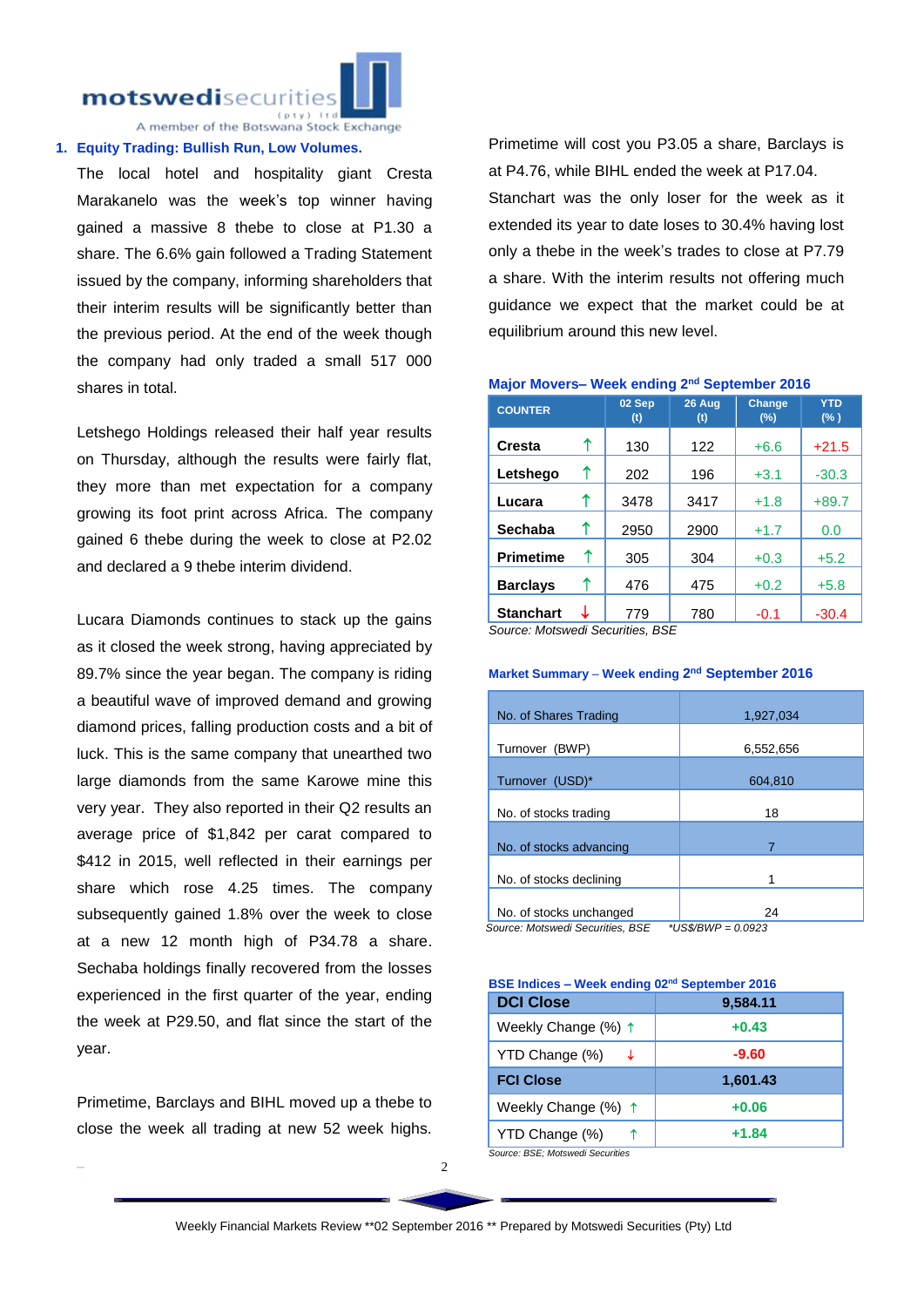

**The Domestic Company Index**, is staging a recovery, trading bullish for a second consecutive week after some negative momentum saw it cross the 10% loss region. The Index has since reduced the deficit to 9.6%. We expect gains for the next few weeks, as Letshego has reversed its trend, while FNBB and Stanchart seem to have consolidated, supported far in large by their reported results. The index closed the week at 9,584.11.

**The Foreign Company Index** also continued to edge up on the back of Lucara diamonds as it ended the week at 1,601.43, ending the week higher by 1.84% on a year to date basis.

# **2. Foreign Exchange:**

¯

Manufacturing PMI figures were the most dominant price movers for the week. The British pound rose to four week highs following the release of their PMI data which showed some resilience in the economy post Brexit. China also produced some good PMI figures while Japan was stable with room for improvement.

South Africa PMI figures reflected the looming economic stagnation that could easily turn to a technical recession. The rand economy is still clocked in uncertainty as the love-hate triangle between the finance minister, the special investigation unit the Hawks and the president ensues. The market may have priced in the possibility of Gordhan leaving but everyone must be nervous of who is most likely to replace him.

The dollar opened the week on a strong footing following the Fed Chair Yellen's speech which was fairly accommodative of a possible hike at least by December, however trading was cautious ahead of Friday's Payroll figures. The numbers came in late on Friday, at 151 000 new additions to Non-farm

jobs, a strong push in a sluggish economy, but a miss as market sentiment was near 180 000. This might not be enough for the markets to raise

hopes for a September fed hike, and we expect the dollar to recede overnight into the new week.

The pula piggy backed the dollar appreciating against the rand, and gained some traction against Abe's Yen as Japan continues to struggle with deflation.

| <b>Currency</b> | 02 Sep | 26 Aug | <b>Change</b><br>$(\% )$ | YTD<br>(%) |
|-----------------|--------|--------|--------------------------|------------|
| US\$/BWP<br>↓   |        |        |                          |            |
|                 | 0.0923 | 0.0941 | (1.91)                   | 3.71       |
| ↑<br>ZAR/BWP    |        |        |                          |            |
|                 | 1.3507 | 1.3314 | 1.45                     | (2.34)     |
| EURO/BWP        |        |        |                          |            |
|                 | 0.0825 | 0.0833 | (0.96)                   | 1.35       |
| GBP/BWP<br>J    |        |        |                          |            |
|                 | 0.0695 | 0.0712 | (2.39)                   | 15.83      |
| ↑<br>JPY/BWP    |        |        |                          |            |
|                 | 9.55   | 9.45   | 1.06                     | (10.91)    |

## **Domestic Exchange rates**

*Source: Bank of Botswana, RMB*

## **3. Commodity Markets:**

**Brent Crude Oil** is in price discovery mode ahead of one of its toughest month, this is according to an article in Bloomberg which stated that "For the last decade, prices have fallen by \$4.43 on average in September, the start of what oil watchers call the "shoulder period" characterized by refinery maintenance, mild weather and the end of the driving season.

Brent Crude Oil started the week strong at \$49.04 a barrel, supported by talks the ongoing comments by some OPEC members, calling for intervention to ease price volatility, amidst the current glut. However the market was rattled by the estimates and forecasts on the levels of China's Strategic Petroleum Reserves, and how quickly they could